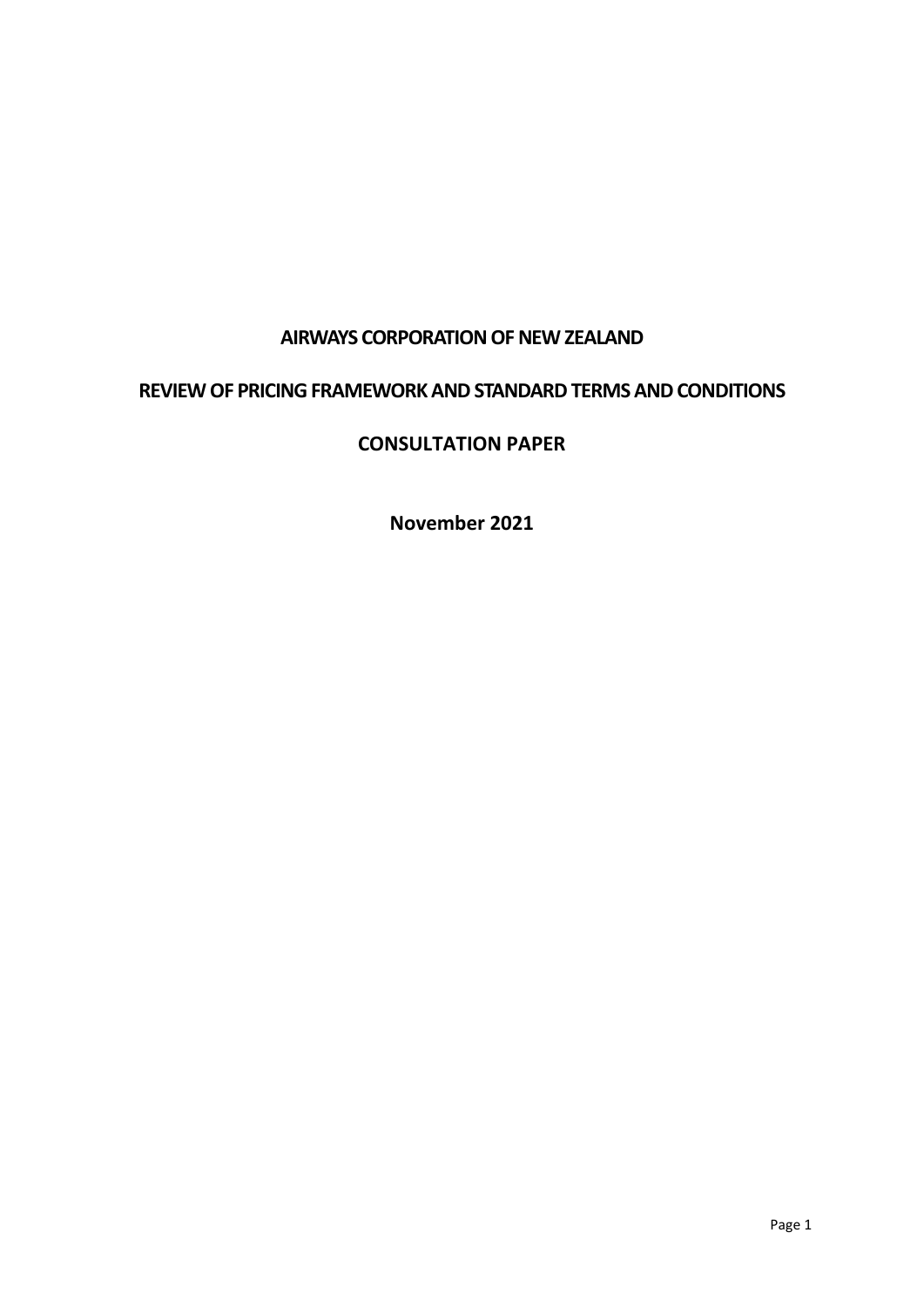# Contents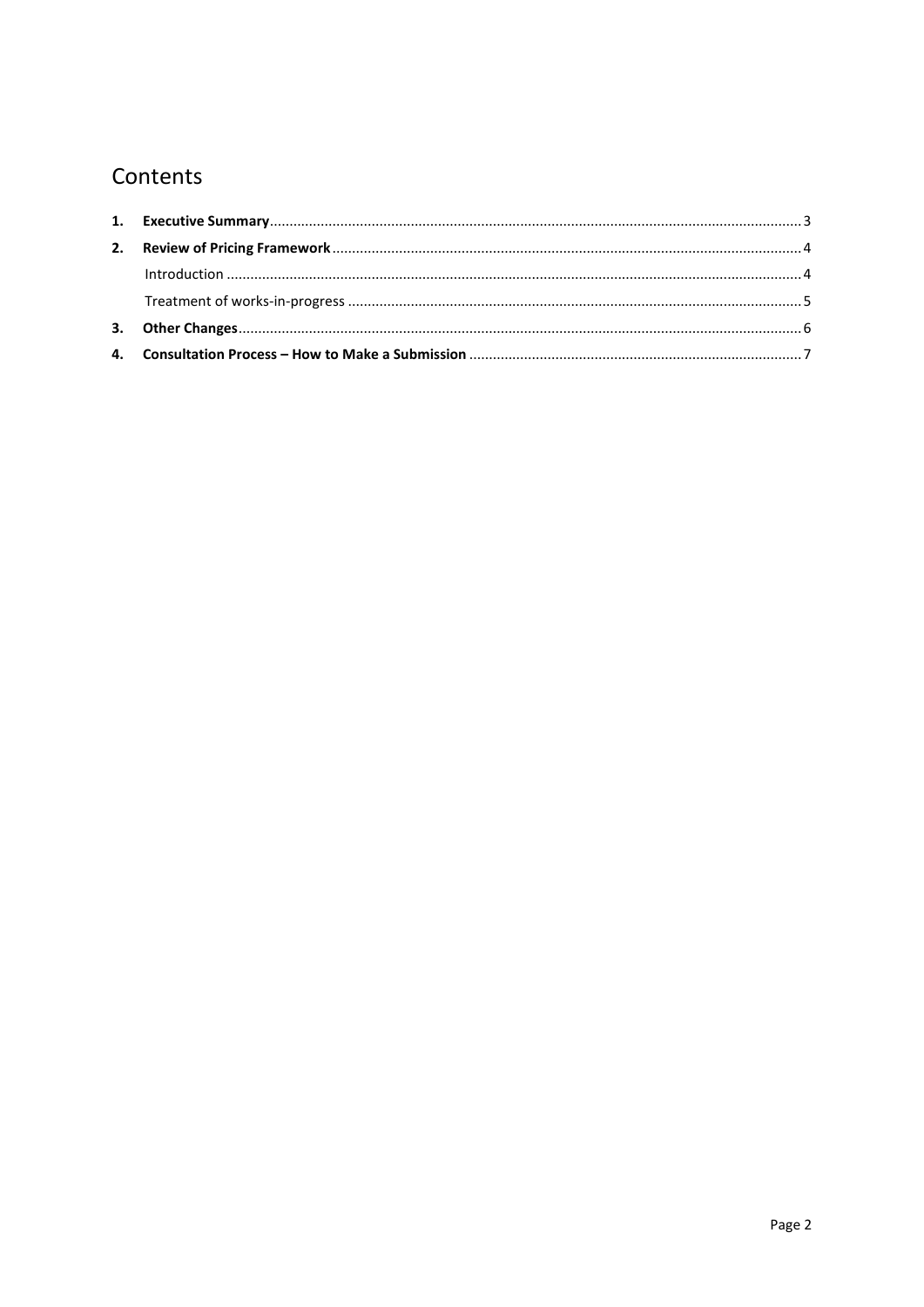### <span id="page-2-0"></span>**1. Executive Summary**

- 1.1. As part of its new Customer Strategy, Airways has been taking the opportunity to review the frameworks under which it supplies services to the industry.
- 1.2. This is the second phase of Airways' review of the arrangements under which it supplies air traffic control (**ATC**) to the New Zealand aviation community.
- 1.3. The first phase began in May 2021 with a review of the Service Framework, which sets out the basis on which Airways supplies ATC services. The major change proposed was to draw a distinction between contestable services over which Airways does not have a statutory monopoly — in particular the Aerodrome Air Traffic Management Service (**ATMS**) — and base services. Under the proposal, contestable services would be provided to aerodromes on negotiated terms, which would pay for those services directly instead of the costs of those services being recovered from airlines and other aircraft operators. Under this proposal, contestable services would therefore be removed from the Pricing Framework.
- 1.4. Submitters were generally opposed to that proposal. A strong theme emerged that airports in particular did not think it appropriate for Airways to charge them directly for ATMS.
- 1.5. After taking into account submissions, Airways decided not to make any major changes to its Service Framework at this stage and will move onto to the planned consultation on the Pricing Framework, Standard Terms and Conditions and the commercial terms of its relationships.<sup>1</sup>
- 1.6. Airways is now proceeding with phase two of its review. This consultation document describes a proposed change on one aspect of the Pricing Framework which Airways seeks stakeholder views on, and provides an opportunity for the industry to submit any additional feedback on the framework and contractual terms on which it supplies its services.
- 1.7. The Pricing Framework was established in July 2012 and is periodically reviewed. Airways' prices are set on a three-yearly cycle, with the next cycle running from 1 July 2022 to 30 June 2025.
- 1.8. Before Airways sets prices for that period, it is consulting on the following proposed aspect of the Pricing Framework which it believes has the potential to make its approach to pricing more equitable and efficient:
	- a) *Treatment of works-in-progress*. Airways currently includes capital expenditure (**capex**) in pricing when it occurs, rather than when the asset in question is commissioned. Airways is considering whether it should hold works-in-progress (**WIP**) in a separate account until the assets are commissioned. Airways' view is that this change should be implemented as it is beneficial to its customers and aligns with common practice, however it would value stakeholders' feedback on this proposal.
- 1.9. It is noted that while reviewing the Pricing Framework and Standard Terms and Conditions, Airways has identified a number of minor areas that require updating either to correct inaccuracies, comply with changes to legislation or reflect current practice. Revised versions of these documents incorporating these changes will be published at the conclusion of the consultation process. Airways welcomes any suggestions about other detailed matters of implementation that stakeholders think could be improved.

<sup>1</sup> See Airways' Service Framework Decision Paper on its website a[t https://www.airways.co.nz/assets/Service-Framework-](https://www.airways.co.nz/assets/Service-Framework-Decision-Paper.pdf)[Decision-Paper.pdf.](https://www.airways.co.nz/assets/Service-Framework-Decision-Paper.pdf)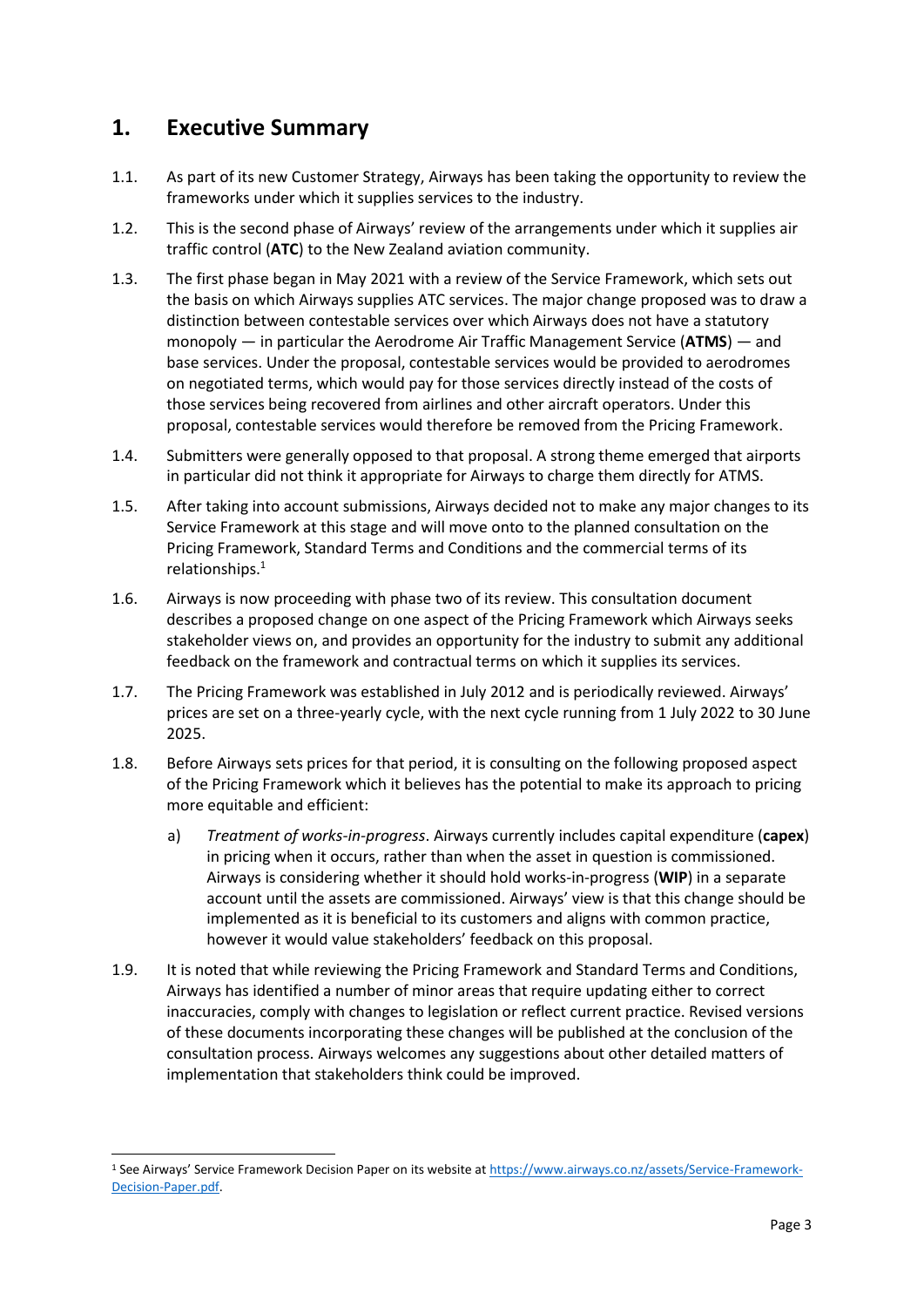1.10. At the conclusion of stage two, Airways will look to reset its prices to take effect from 1 July 2022 as stage three.

# <span id="page-3-0"></span>**2. Review of Pricing Framework**

#### <span id="page-3-1"></span>**Introduction**

- 2.1. Airways' current Pricing Framework was first published in July 2012. It explains that in competitive markets, prices are determined by market forces. As there is no competition for many of Airways' services, including the services over which Airways has a statutory monopoly, a different mechanism is needed to set prices.
- 2.2. That mechanism is set out in the Pricing Framework. Airways' aim is to carry out its business efficiently and build stakeholder confidence by maintaining a well-understood Pricing Framework for setting prices.
- 2.3. The purpose of this review of the Pricing Framework is to explore whether there are changes that Airways could make to the Pricing Framework to promote those objectives, at this time.
- 2.4. The Pricing Framework adopts a set of seven principles as the basis for developing the Framework and to guide its implementation. These principles are that prices should:
	- a) Be predictable, consistent and durable;
	- b) Be transparent and practicable to implement;
	- c) Reflect costs;
	- d) Take account of differences in the value customers derive from Airways' services;
	- e) Be commercially sustainable;
	- f) Encourage Airways to innovate and operate efficiently; and
	- g) Comply with relevant regulations.
- 2.5. The Framework uses a building block methodology (**BBM**) to set prices. BBM is commonly used in New Zealand and overseas to set prices for services in regulated industries.
- 2.6. This methodology is based on the amount of revenue required to cover the efficient costs of Airways' base services. It involves calculating Airways' asset base and calculating base revenue as the sum of forecast operating costs, depreciation, tax and a capital charge (calculated by multiplying the value of Airways' asset based by its weighted average cost of capital (**WACC**)). Additional mechanisms have been introduced to enhance the ability of the model to respond to uncertainty in economic conditions and encourage innovation and operational efficiency.
- 2.7. Once base revenue for the pricing period is calculated, Airways calculates the amount of revenue to be recovered from each service and location. This calculation uses a set of costing policies to the overall revenue figure, and then a mixture of location-specific and service cluster pricing to best suit the characteristics of each service. Through this process Airways determines the revenue to be recovered from each service and location.
- 2.8. Once the revenue requirements have been set for each service, a unit price is calculated that will return the required revenue on the basis of volume forecasts over the pricing period.
- 2.9. At this point, Airways is seeking input on one area where it considers an improvement could be made to the Pricing Framework to make it more efficient and fair. This concerns the treatment of WIP.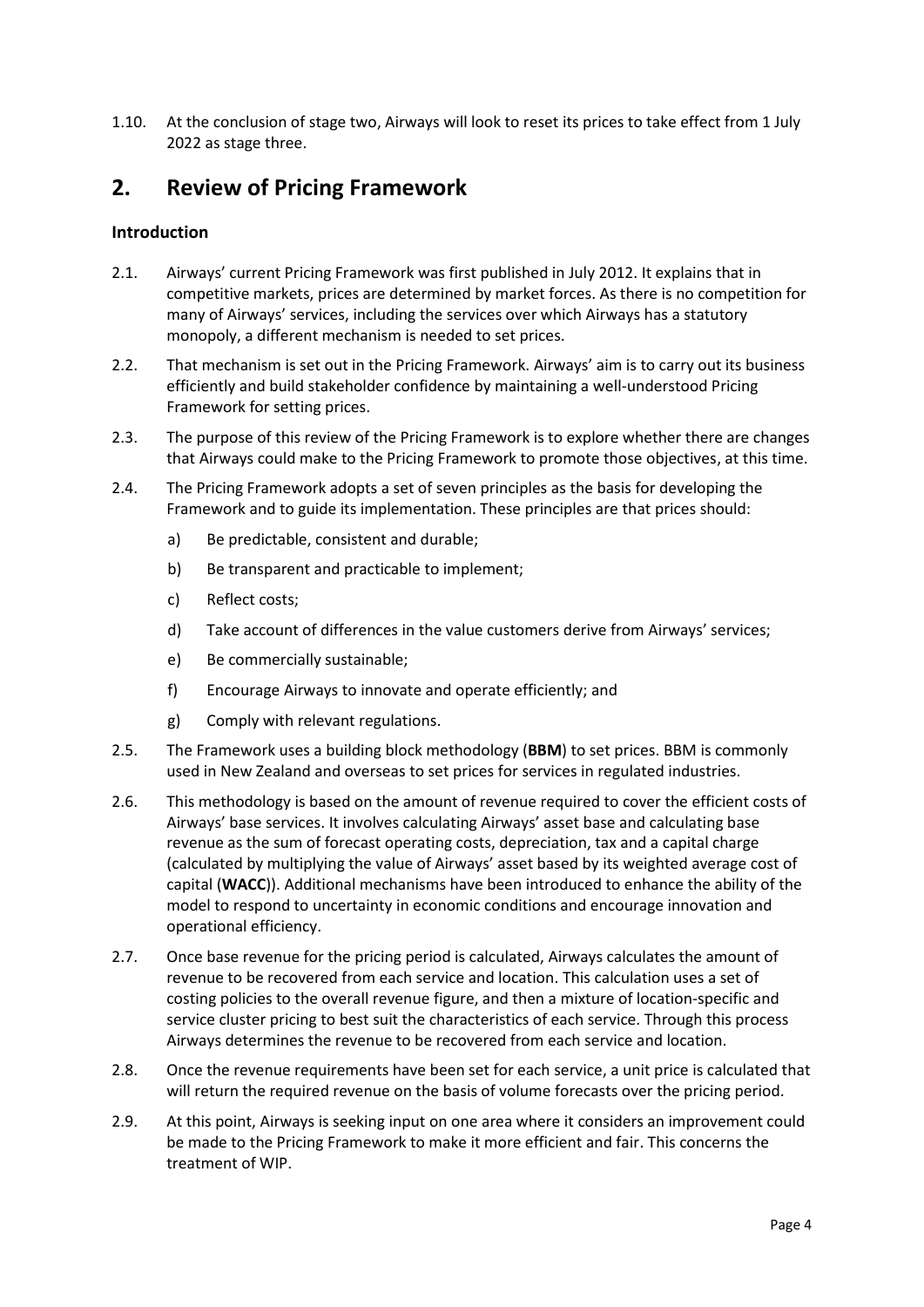#### <span id="page-4-0"></span>**Treatment of works-in-progress**

- 2.10. As noted above, part of the process of calculating Airways' base revenue involves the construction of an asset base. Values for existing assets are carried forward from the previous period adjusted for depreciation, with new capital expenditure (capex) for the period being added to the asset base. Airways then recovers revenue taking into account the value of the revised asset base.
- 2.11. Airways has considered how capex for new projects is added to the asset base, and particularly the timing of its inclusion. Currently, capex is included in the asset base when the expenditure is incurred, even though the construction of the asset may not be complete. The consequence of this arrangement is that Airways calculates revenue taking into account those assets before they are commissioned and thus available for use in providing services to customers. In this sense, customers are therefore paying for assets they are not currently using.
- 2.12. Airways understands that businesses regulated under Part 4 of the Commerce Act 1986 are required by the New Zealand Commerce Commission (NZCC) to hold the cost of works-inprogress (WIP) in a separate account, with the costs of the assets only entering the asset base once they are commissioned.<sup>2</sup>
- 2.13. Additionally, in considering how we would implement a WIP account, it has become clear that Airways approach to calculating the capital charge is not aligned with the approach taken by the NZCC. Specifically, when calculating the capital charge component of the base revenue calculation, Airways has historically applied the WACC to the average of the opening and closing asset base in a given year (the "average balance" approach). Because the closing value has depreciation removed, Airways has historically been under-recovering the capital charge component.
- 2.14. Airways is therefore considering whether to amend its base revenue calculation methodology and the Pricing Framework to provide that:
	- a) Capex would only enter the pricing base once an asset is commissioned;
	- b) Until the asset is commissioned, capex costs would be held in a works-in-progress account, which would be rolled forward at the WACC. This would ensure that the value of the capex was not eroded and the principle of Financial Capital Maintenance (FCM) is maintained; $3$
	- c) The capital charge and roll forward of the WIP would be calculated by applying WACC to the opening asset base and assuming capex occurs half-way through the year; and
	- d) Prices would be set based on forecast commissioning dates.
- 2.15. Airways considers that this change might produce a number of benefits for customers:
	- a) It would remove any unfairness to customers of being charged for assets that are not yet available to deliver services (and thus deliver lower prices in the near term, compared to the current approach);
	- b) It would incentivise the timely completion of capex programmes;

<sup>2</sup> Specifically, this is the NZCC's treatment of "works under construction". Similar issues also arise in relation to "assets held for future use".

<sup>&</sup>lt;sup>3</sup> FCM is an economic principle that says that firms should have an expectation of earning a reasonable rate of return on their efficient investments, by ensuring that the present value of a firm's allowed revenue stream is equal to the present value of its expenditure stream. This is also often referred to as the NPV=0 principal in regulatory settings.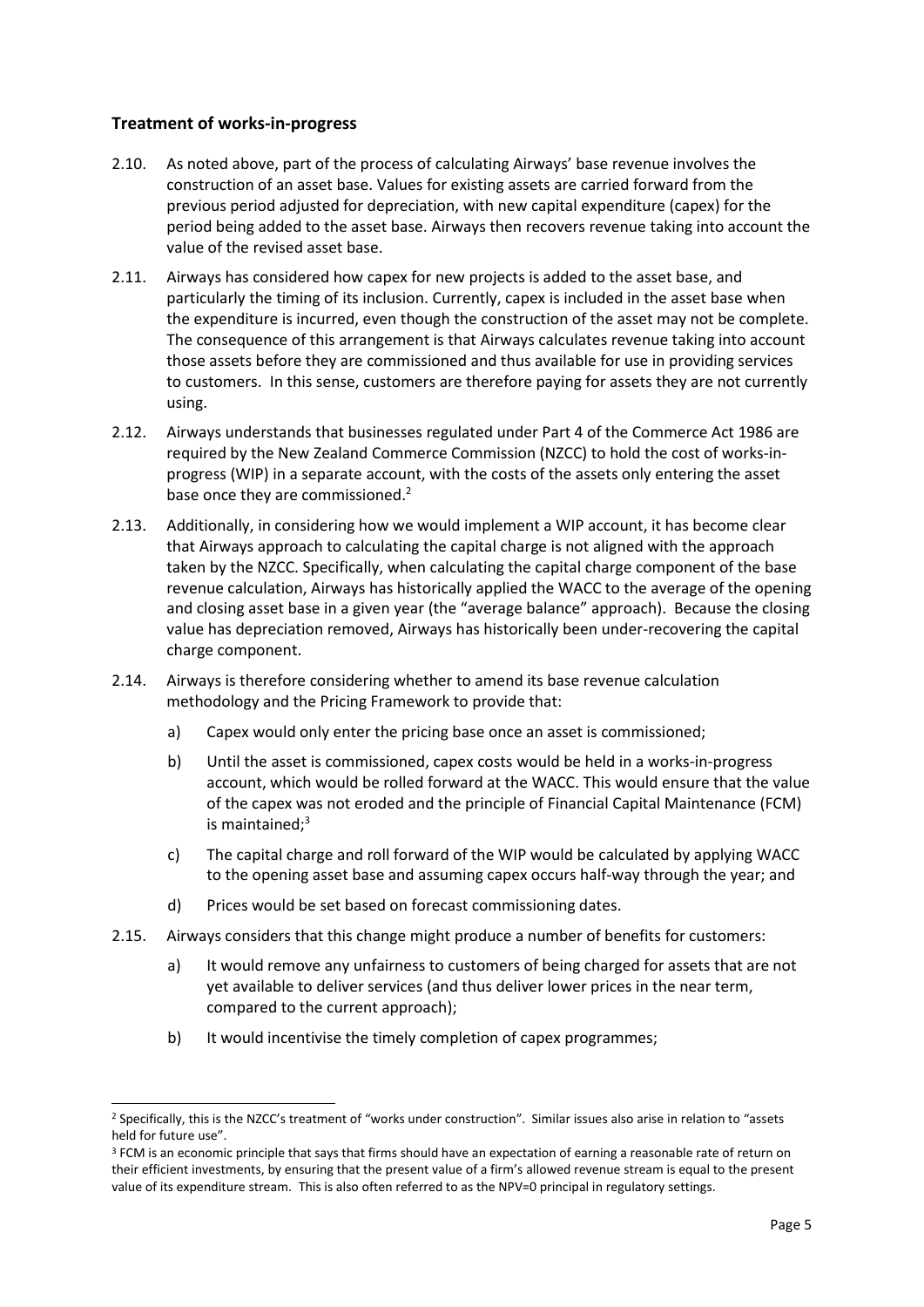- c) It would be consistent with the approach taken by the NZCC under the Commerce Act 1986;
- d) It would be NPV-neutral, as long as the WIP account is rolled forward at the WACC.<sup>4</sup>
- 2.16. The downside for Airways would be delayed cash recovery and some additional administrative complexity in the requirement to forecast commissioning dates.
- 2.17. Balancing the efficiency and customer-focused benefits of this proposal against the costs, Airways' proposed decision is to implement this change and incorporate it into the Pricing Framework.

**Question 1:** What are your views on the proposed change to treatment of works-in-progress? Are there any concerns if Airways was to implement this change?

# <span id="page-5-0"></span>**3. Other Changes**

- 3.1. While reviewing the Pricing Framework and Standard Terms and Conditions, Airways has identified a number of minor areas that require updating to correct inaccuracies, comply with changes to legislation or reflect current practice. A change that falls under the latter category relates to the risk sharing mechanism that accounts for significant fluctuations in volume within a pricing period.
- 3.2. In 2017 it was identified that the risk sharing mechanism used was not effective when volume variations were large. Airways consulted on refinements to the mechanism with a view to provide a more equitable allocation of risk between customers and Airways. Following that consultation process, Airways decided to implement the proposed changes to the mechanism for the 2017/18 financial year onwards.
- 3.3. This new (and current) mechanism is that if Airways' traffic volume forecast, in respect of aircraft of 5 tonnes and over, for the second and/or third year of a pricing period indicates that revenue derived from such aircraft movements will be outside a range of -2% to +2% from the target pricing revenue used at the start of the relevant pricing period, Airways will reset prices in respect of such aircraft for the relevant reset year.
- 3.4. The mechanism refinements were reflected in the Standard Terms and Conditions<sup>5</sup> document at the time, but not the Pricing Framework. To reflect current practice and for consistency, Airways will incorporate the 2017 change into the revised Pricing Framework to be published at the end of this consultation process, along with a revised version of the Standard Terms and Conditions.
- 3.5. Lastly, Airways continues to explore ways in which it can better meet the objectives and principles of the Pricing Framework, summarised in paragraphs 2.2 and 2.4 above. Airways welcomes feedback on ways in which it could improve or develop the Pricing Framework to further promote those aims and in turn, guide future reviews.

<sup>4</sup> We note that aligning the capital charge calculation with the NZCC would result in an increase in the forward looking present value of revenues, but this is only because Airways current "average balance" approach results in an under-recovery. In this sense, this aspect of the change restores Airways to an NPV=0 position. <sup>5</sup> See 6.3 of the Standard Terms and Conditions.